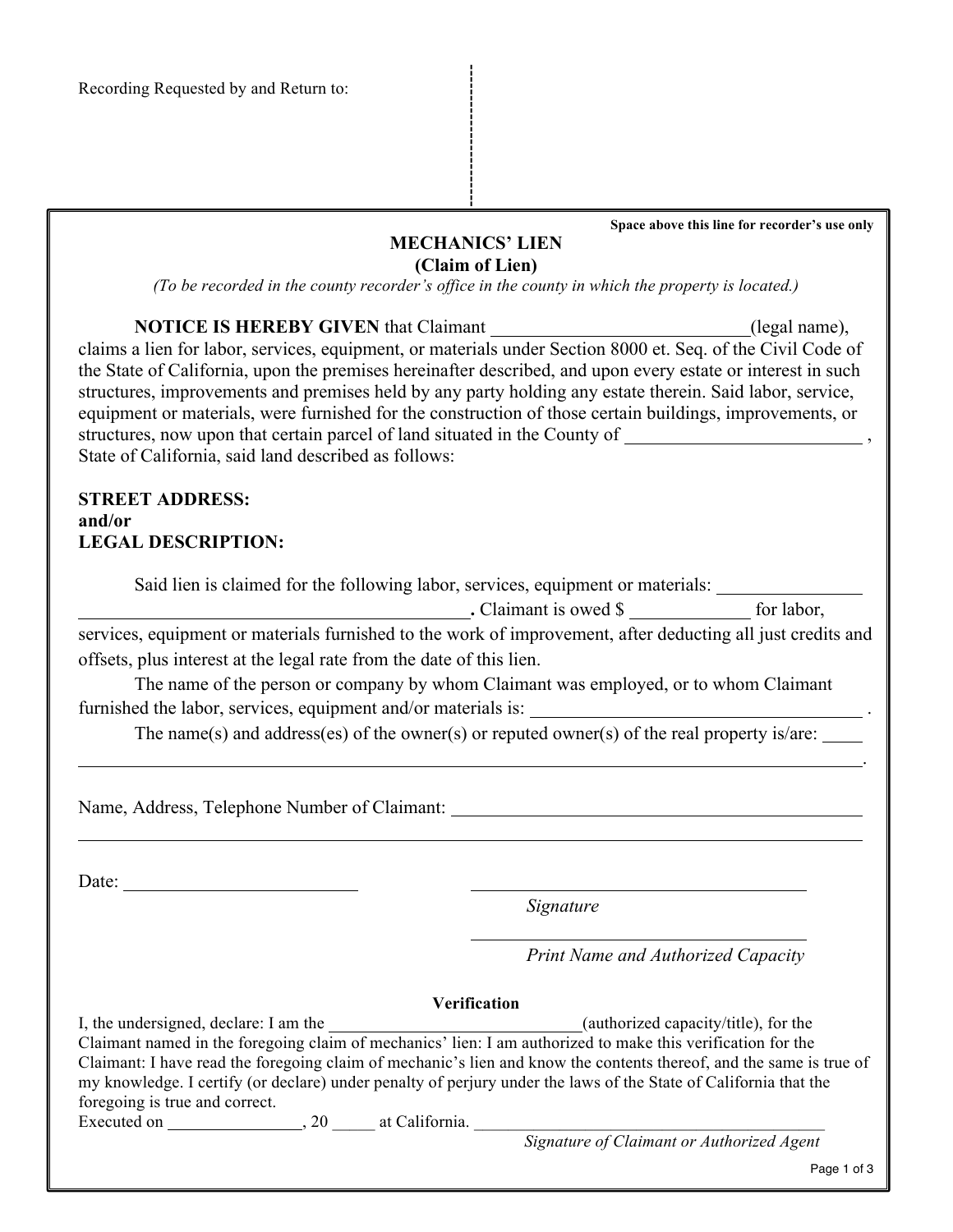## **NOTICE OF MECHANIC'S LIEN ATTENTION!**

**Upon the recording of the enclosed MECHANIC'S LIEN with the County Recorder's Office of the county where the property is located, your property is subject to the filing of a legal action seeking a court-ordered foreclosure sale of the real property on which the lien has been recorded. That legal action must be filed with the court no later than 90 days after the date the mechanic's lien is recorded.**

**The party identified in the mechanic's lien may have provided labor or materials for improvements to your property and may not have been paid for these items. You are receiving this notice because it is a required step in filing a mechanic's lien foreclosure action against your property. The foreclosure action will seek a sale of your property in order to pay for unpaid labor, materials, or improvements provided to your property. This may affect your ability to borrow against, refinance, or sell the property until the mechanic's lien is released.**

**BECAUSE THE LIEN AFFECTS YOUR PROPERTY, YOU MAY WISH TO SPEAK WITH YOUR CONTRACTOR IMMEDIATELY, OR CONTACT AN ATTORNEY, OR FOR MORE INFORMATION ON MECHANIC'S LIENS GO TO THE CONTRACTORS STATE LICENSE BOARD WEBSITE AT www.cslb.ca.gov.**